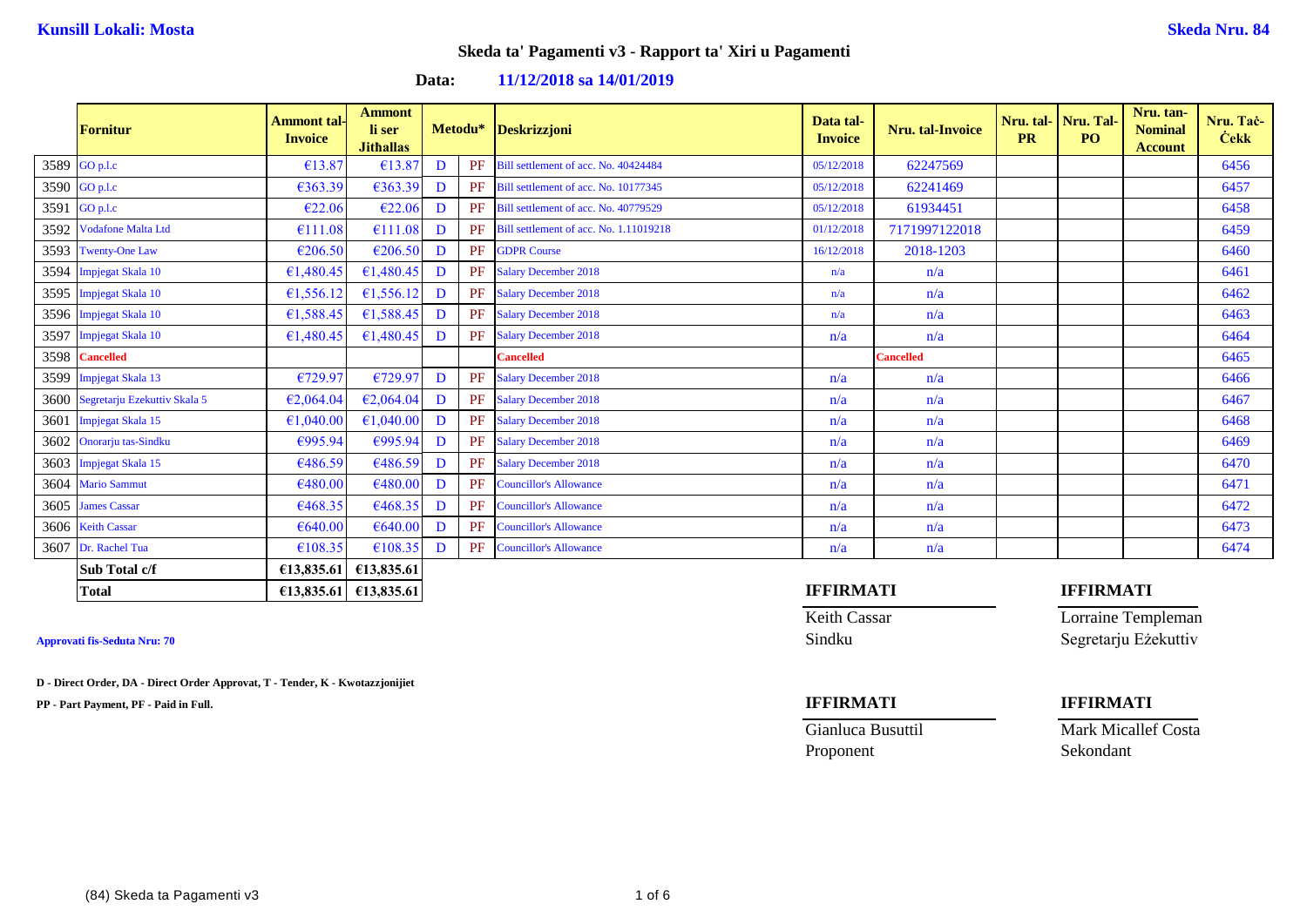### **Data: 11/12/2018 sa 14/01/2019**

|      | <b>Fornitur</b>                       | Ammont tal-<br><b>Invoice</b> | <b>Ammont</b><br>li ser<br><b>Jithallas</b> |   | Metodu* | Deskrizzjoni                             | Data tal-<br><b>Invoice</b> | Nru. tal-Invoice | Nru. tal- Nru. Tal-<br><b>PR</b> | PO <sub>1</sub> | Nru. tan-<br><b>Nominal</b><br><b>Account</b> | Nru. Tač-<br><b>Cekk</b> |
|------|---------------------------------------|-------------------------------|---------------------------------------------|---|---------|------------------------------------------|-----------------------------|------------------|----------------------------------|-----------------|-----------------------------------------------|--------------------------|
|      | 3608 Frans Deguara                    | €546.00                       | €546.00                                     | D | PF      | <b>Councillor's Allowance</b>            | n/a                         | n/a              |                                  |                 |                                               | 6475                     |
|      | 3609 Jesmond Gauci                    | €438.35                       | €438.35                                     | D | PF      | <b>Councillor's Allowance</b>            | n/a                         | n/a              |                                  |                 |                                               | 6476                     |
|      | 3610 Gianluca Busuttil                | €600.00                       | €600.00                                     | D | PF      | <b>Councillor's Allowance</b>            | n/a                         | n/a              |                                  |                 |                                               | 6477                     |
|      | 3611 Dr. Angele Rapa                  | €468.35                       | €468.35                                     | D | PF      | <b>Councillor's Allowance</b>            | n/a                         | n/a              |                                  |                 |                                               | 6478                     |
|      | 3612 Dr. Karl John Tanti              | €468.35                       | €468.35                                     | D | PF      | <b>Councillor's Allowance</b>            | n/a                         | n/a              |                                  |                 |                                               | 6479                     |
|      | 3613 Maria Pia Bonnici                | €468.35                       | €468.35                                     | D | PF      | <b>Councillor's Allowance</b>            | n/a                         | n/a              |                                  |                 |                                               | 6480                     |
|      | 3614 Mark Micallef Costa              | €288.35                       | €288.35                                     | D | PF      | <b>Councillor's Allowance</b>            | n/a                         | n/a              |                                  |                 |                                               | 6481                     |
|      | 3615 Joseph Gatt                      | €360.00                       | €360.00                                     | D | PF      | <b>Councillor's Allowance</b>            | n/a                         | n/a              |                                  |                 |                                               | 6482                     |
|      | 3616 Christian Borg                   | €468.35                       | €468.35                                     | D | PF      | <b>Councillor's Allowance</b>            | n/a                         | n/a              |                                  |                 |                                               | 6483                     |
|      | 3617 GO p.l.c                         | €24.99                        | €24.99                                      | D | PF      | Bill settlement of acc. No. 40111430     | n/a                         | n/a              |                                  |                 |                                               | 6484                     |
|      | 3618 Cancelled                        |                               |                                             |   |         | <b>Cancelled</b>                         |                             | <b>Cancelled</b> |                                  |                 |                                               | 6485                     |
|      | 3619 Local Councils' Assocation       | €1,170.00                     | €1,170.00                                   | D | PF      | <b>Group Health Policy Renewal 2019</b>  | n/a                         | n/a              |                                  |                 |                                               | 6486                     |
|      | 3620 Impjegat Skala 15                | €542.61                       | €542.61                                     | D | PF      | <b>Salary December 2018</b>              | n/a                         | n/a              |                                  |                 |                                               | 6487                     |
|      | 3621 Panorama Restaurant              | €750.00                       | €750.00                                     | D | PF      | <b>Christmas Staff Party</b>             | n/a                         | n/a              |                                  |                 |                                               | 6488                     |
| 3622 | <b>Commissioner of Inland Revenue</b> | €5,911.72                     | €5,911.72                                   | D | PF      | NI & Fss for December 2018               | n/a                         | n/a              |                                  |                 |                                               | 6489                     |
|      | 3623 ARMS Ltd                         | €11.81                        | €11.81                                      | D | PF      | Bill settlement of acc. No. 411000062031 | 04/01/2019                  | 27062962         |                                  |                 |                                               | 6490                     |
|      | 3624 ARMS Ltd                         | €190.90                       | €190.90                                     | D | PF      | Bill settlement of acc. No. 101000126074 | 04/01/2019                  | 27062967         |                                  |                 |                                               | 6491                     |
|      | 3625 ARMS Ltd                         | €597.07                       | €597.07                                     | D | PF      | Bill settlement of acc. No. 101000178806 | 26/12/2018                  | 27046903         |                                  |                 |                                               | 6492                     |
|      | 3626 ARMS Ltd                         | €170.64                       | €170.64                                     | D | PF      | Bill settlement of acc. No. 208000002950 | 26/12/2018                  | 27046905         |                                  |                 |                                               | 6493                     |
|      | 3627 ARMS Ltd                         | €70.02                        | €70.02                                      | D | PF      | Bill settlement of acc. No. 411000033821 | 26/12/2018                  | 27046907         |                                  |                 |                                               | 6494                     |
|      | 3628 ARMS Ltd                         | €951.90                       | €951.90                                     | D | PF      | Bill settlement of acc. No. 208000000989 | 26/12/2018                  | 27046904         |                                  |                 |                                               | 6495                     |
|      | Sub Total c/f                         |                               | €14,497.76 €14,497.76                       |   |         |                                          |                             |                  |                                  |                 |                                               |                          |
|      | Sub Total b/f                         |                               | $\epsilon$ 13,835.61 $\epsilon$ 13,835.61   |   |         |                                          |                             |                  |                                  |                 |                                               |                          |

**D - Direct Order, DA - Direct Order Approvat, T - Tender, K - Kwotazzjonijiet**

**PP - Part Payment, PF - Paid in Full. IFFIRMATI IFFIRMATI**

### **Total €28,333.37 €28,333.37 IFFIRMATI IFFIRMATI**

Proponent Sekondant

Keith Cassar **Lorraine Templeman Approvati fis-Seduta Nru: 70** Sindku Segretarju Eżekuttiv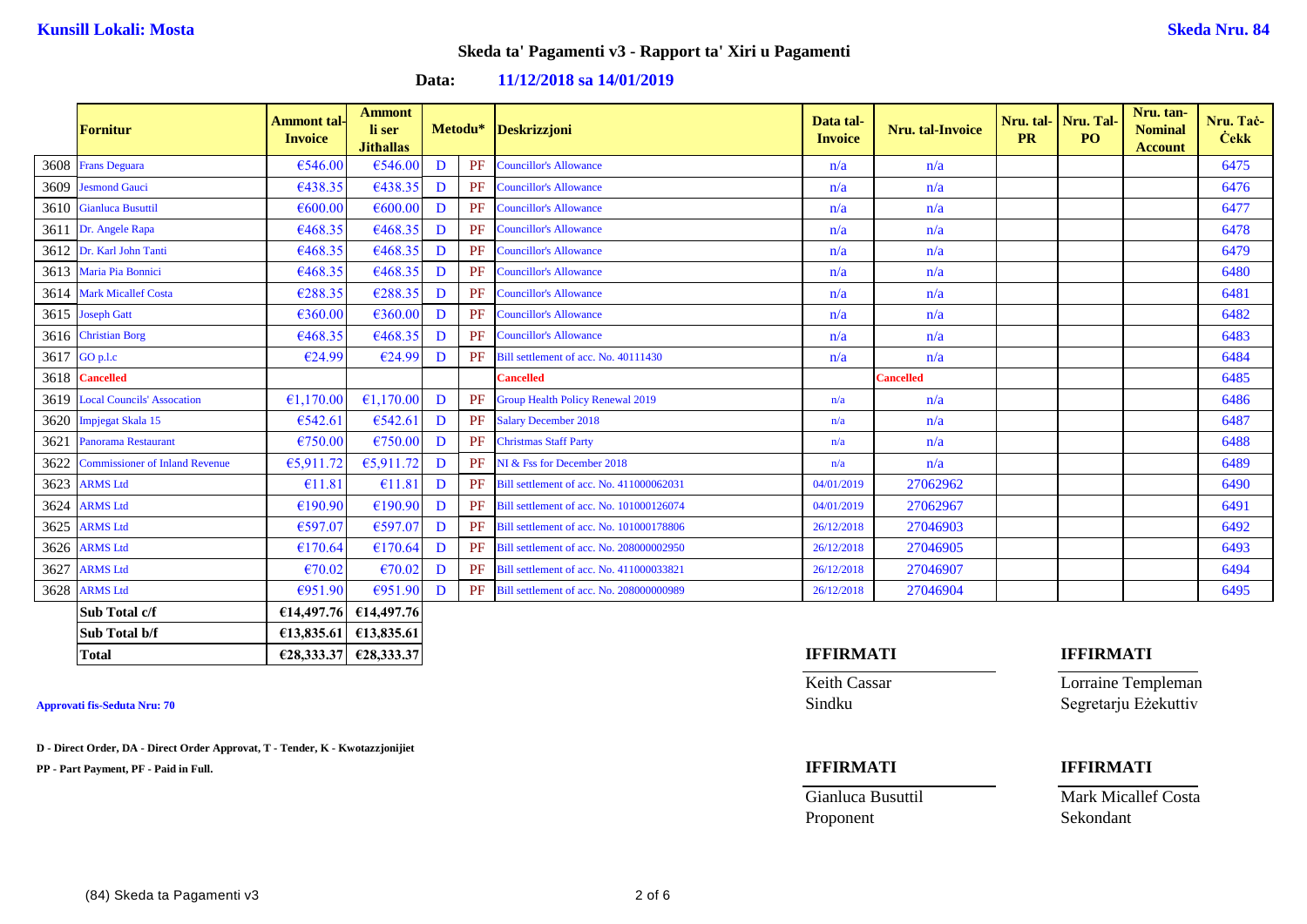**Data: 11/12/2018 sa 14/01/2019**

|      | <b>Fornitur</b>                       | <b>Ammont tal-</b><br><b>Invoice</b> | <b>Ammont</b><br>li ser<br><b>Jithallas</b> |   | Metodu* | <b>Deskrizzjoni</b>                                                                                       | Data tal-<br><b>Invoice</b> | Nru. tal-Invoice | <b>PR</b> | Nru. tal- Nru. Tal<br>PO. | Nru. tan-<br><b>Nominal</b><br><b>Account</b> | Nru. Tač-<br><b>Cekk</b> |
|------|---------------------------------------|--------------------------------------|---------------------------------------------|---|---------|-----------------------------------------------------------------------------------------------------------|-----------------------------|------------------|-----------|---------------------------|-----------------------------------------------|--------------------------|
| 3629 | <b>ARMS</b> Ltd                       | €144.63                              | €144.63                                     | D | PF      | Bill settlement of acc. no. 208000002949                                                                  | 26/12/2018                  | 27046906         |           |                           |                                               | 6496                     |
|      | 3630 GO p.l.c                         | €21.28                               | €21.28                                      | D | PF      | Bill settlement of acc. no. 40779529                                                                      | 02/01/2019                  | 62519068         |           |                           |                                               | 6497                     |
| 3631 | GO p.l.c                              | €329.94                              | €329.94                                     | D | PF      | Bill settlement of acc. No. 10177345                                                                      | 30/01/2018                  | 6265317          |           |                           |                                               | 6498                     |
| 3632 | <b>Althea Cassar</b>                  | €34.80                               | €34.80                                      | D | PF      | Finger food for 24ppl on the 14/12/2018                                                                   | 14/12/2018                  |                  |           |                           | 3360                                          | 6499                     |
| 3633 | <b>Audio Visual Centre Ltd</b>        | €296.27                              | €275.12                                     | D | PF      | Various books for Regional library                                                                        | 12/12/2018                  | 424800           |           | 1662                      | 2995                                          | 6500                     |
| 3634 | <b>Audio Visual Centre Ltd</b>        | $-621.15$                            |                                             | D | PF      | <b>Various books</b>                                                                                      | 18/07/2016                  | CN 316643        |           |                           |                                               | 6500                     |
|      | 3635 Benny & Tonia Grima              | €200.00                              | €200.00                                     | D | PF      | Entertaiment during Christmas party for the elderly                                                       | 27/12/2018                  | 61               |           | 1643                      |                                               | 6501                     |
|      | 3636 Bitmac Ltd                       | €350.00                              | €350.00                                     | D | PF      | <b>IRR Bags &amp; BlackFlex</b>                                                                           | 18/12/2018                  | <b>INV11362</b>  |           | 1657                      |                                               | 6502                     |
|      | 3637 C H Formosa Company Ltd.         | €6,180.70                            | €6,180.70                                   | T | PF      | Rent for Day Centre 7/11/18 - 6/2/2019 and Garage 23/11/18 -<br>22/02/2019                                | 06/12/2018                  | CAR/4/18         |           |                           |                                               | 6503                     |
| 3638 | C. Agius - Flicks Productions         | €150.00                              | €150.00                                     | D | PF      | <b>6 Tokens for ex Mayors</b>                                                                             | 13/12/2018                  | 107              |           | 1658                      | 3360                                          | 6504                     |
|      | 3639 Calleja Ltd                      | €119.48                              | €119.48                                     | D | PF      | Floor cable protector LRG Black                                                                           | 14/12/2018                  | 70064589         |           | 1663                      | 2250                                          | 6505                     |
|      | 3640 Charles Gauci                    | €326.17                              | €326.17                                     | D | PF      | 65 Ponsiettas & 35 Sardinel in Pjazza Rotunda during Christmas<br>festive season                          | 20/12/2018                  | 14               |           |                           | 3061                                          | 6506                     |
| 3641 | <b>CSD Office Supplies</b>            | €233.26                              | €233.26                                     | D | PF      | Various stationary items                                                                                  | 18/12/2018                  | 9623             |           | 1666                      | 2620                                          | 6507                     |
|      | 3642 Design & Technical Resources Ltd | €138.00                              | €344.78                                     | T | PF      | Professional fee covering measurements of works carried out by<br>Adam Bugeja (Adam's invoice 233-2018)   | 21/11/2018                  | DG/20 1811 108   |           |                           | 3130                                          | 6508                     |
|      | 3643 Design & Technical Resources Ltd | €206.78                              |                                             |   | PF      | Professional fees covering measurments of patching works (Ell's<br>invoices $612 \& 613$                  | 21/11/2018                  | DG/20 1811 110   |           |                           | 3130                                          | 6508                     |
|      | 3644 Ell's Urban Services             | €10,999.44                           | €10,999.44                                  | T | PF      | Various patching works (as per works orders 79/81/88/94/98 & 123<br>2018)                                 | 03/12/2018                  | 613              |           |                           | 2310/002                                      | 6509                     |
|      | 3645 G.3.B Ltd                        | €496.57                              | €496.57                                     | T | PF      | Jpkeep of public convenience December 2018                                                                | 28/12/2018                  | <b>MST15/18</b>  |           |                           |                                               | 6510                     |
|      | 3646 George Catania                   | €472.00                              | €472.00                                     | D | PF      | Taking down of partly damaged wall and reconstruct incl concrete<br>padstone on top in Triq Sammy Calleja | 17/12/2018                  | 18015/01         |           | 1664                      | 2310/003                                      | 6511                     |
|      |                                       |                                      |                                             |   |         |                                                                                                           |                             |                  |           |                           |                                               |                          |
|      | Sub Total c/f                         | €20,678.17                           | €20,678.17                                  |   |         |                                                                                                           |                             |                  |           |                           |                                               |                          |
|      | Sub Total b/f                         | €28,333.37                           | €28,333.37                                  |   |         |                                                                                                           |                             |                  |           |                           |                                               |                          |
|      | <b>Total</b>                          |                                      | $E49,011.54$ $E49,011.54$                   |   |         |                                                                                                           | <b>IFFIRMATI</b>            |                  |           | <b>IFFIRMATI</b>          |                                               |                          |

**D - Direct Order, DA - Direct Order Approvat, T - Tender, K - Kwotazzjonijiet**

**PP - Part Payment, PF - Paid in Full. IFFIRMATI IFFIRMATI**

Proponent Sekondant

Keith Cassar **Lorraine Templeman Approvati fis-Seduta Nru: 70** Sindku Segretarju Eżekuttiv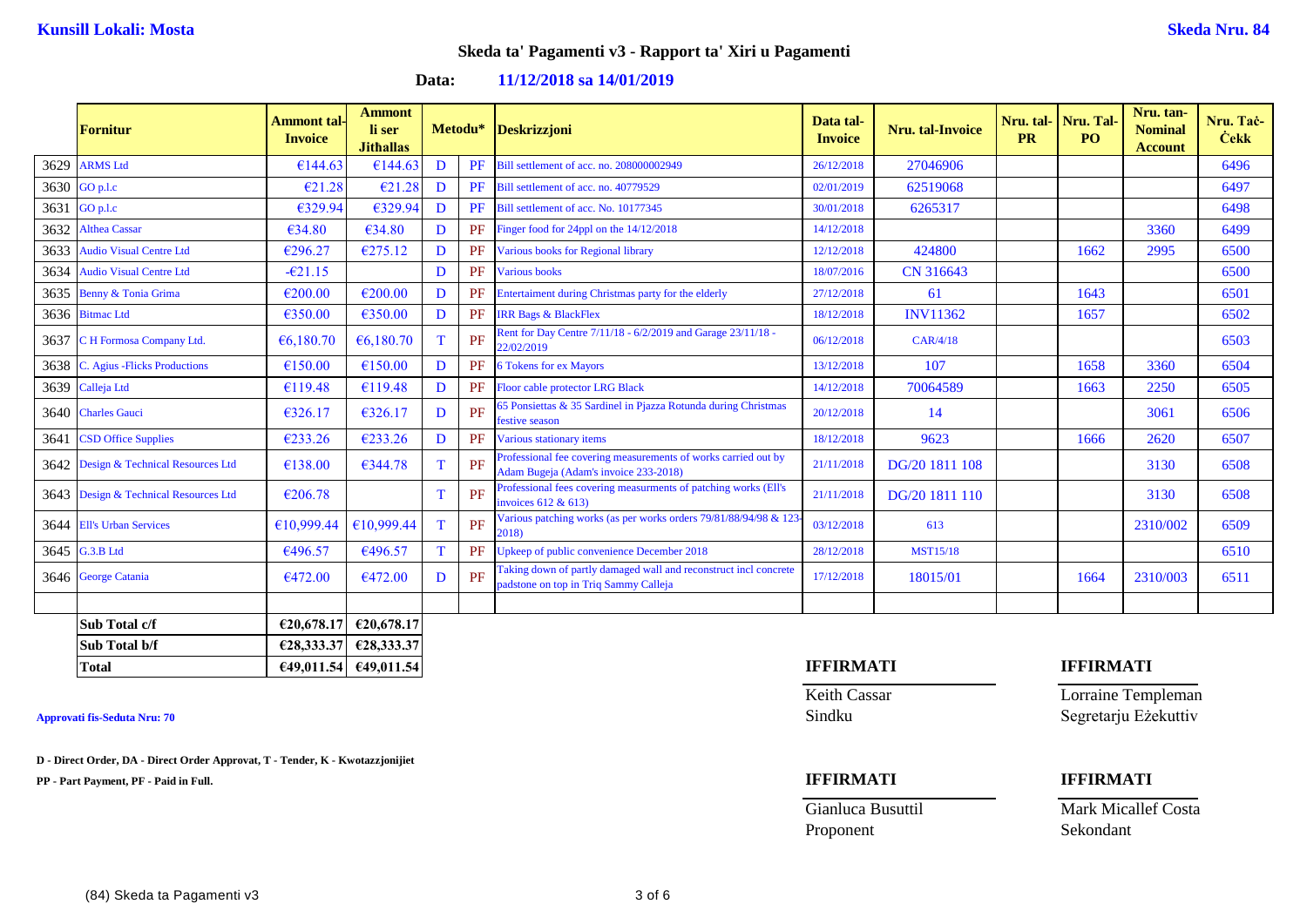**Data: 11/12/2018 sa 14/01/2019**

|           | Fornitur                                         | <b>Ammont</b> tal-<br><b>Invoice</b> | <b>Ammont</b><br>li ser<br><b>Jithallas</b> |             |    | Metodu* Deskrizzjoni                                                                                | Data tal-<br><b>Invoice</b> | Nru. tal-Invoice | Nru. tal-<br><b>PR</b> | <b>Nru. Tal</b><br>PO. | Nru. tan-<br><b>Nominal</b><br><b>Account</b> | Nru. Tač-<br><b>Cekk</b> |
|-----------|--------------------------------------------------|--------------------------------------|---------------------------------------------|-------------|----|-----------------------------------------------------------------------------------------------------|-----------------------------|------------------|------------------------|------------------------|-----------------------------------------------|--------------------------|
| 3647      | <b>Housing Authority</b>                         | €1,677.50                            | €1,677.50                                   | D           | PF | Rent on Shops 1-5 Binja l-Isperanza Taz-Zokrija, Mosta (21/1/19<br>20/07/2019)                      | 30/11/2018                  | R70999           |                        |                        | 2400                                          | 6512                     |
| 3648      | <b>Island Insurance Brokers Ltd</b>              | €2,018.11                            | €2,018.11                                   | $\mathbf T$ | PF | Combined Insurance Policy 1/1/2019 till 31/12/2019                                                  | 08/01/2019                  | I-N 118774       |                        |                        |                                               | 6513                     |
| 3649      | <b>JGC</b> Limited                               | €267.99                              | €267.99                                     | D           | PF | Cradle seat & springer parts                                                                        | 11/12/2018                  | 10001050         |                        | 1607                   | 2310/003                                      | 6514                     |
|           | 3650 Jimmy Muscat                                | €2,077.50                            | €3,402.50                                   | T           | PF | <b>Bulky refuse collection November 2018</b>                                                        | 30/11/2018                  | 011/18           |                        |                        | 3042                                          | 6515                     |
|           | 3651 Jimmy Muscat                                | €1,325.00                            |                                             | T           | PF | <b>Bulky refuse collection December 2018</b>                                                        | 31/12/2018                  | 012/18           |                        |                        | 3042                                          | 6515                     |
|           | 3652 Koperattiva Tabelli u Sinjali               | €181.71                              | €721.75                                     | T           | PF | Road markings (Job sheet 16119) Traffic management Triq il-<br>Manwlla                              | 22/11/2018                  | 24774            |                        | 125-2018               | 2365                                          | 6516                     |
|           | 3653 Koperattiva Tabelli u Sinjali               | €359.51                              |                                             | T           | PF | Road markings (Job sheet 16118) Traffic management Triq il-<br>Manwlla & Triq id-Dawr               | 22/11/2018                  | 24775            |                        | 125/127-201            | 2365                                          | 6516                     |
|           | 3654 Koperattiva Tabelli u Sinjali               | €180.53                              |                                             | T           | PF | Road Markings (Job sheet 16115) Un/Loading bay + parking bays<br>in Triq il-Kbira                   | 15/11/2018                  | 24777            |                        | 127-2018               | 2365                                          | 6516                     |
| 3655 LESA |                                                  | $\epsilon$ 9.32                      | €9.32                                       | D           | PF | 10% administration fee for November 2018                                                            | 03/12/2018                  | $Nov-18$         |                        |                        | 3610                                          | 6517                     |
|           | 3656 Mario Mallia                                | €303.03                              | €528.69                                     | D           | PF | Repairing of bollard Triq A. Gatt & replacement 1floodlight /<br>3bulbs & 2chokes in Pjazza Rotunda | 27/12/2018                  | 1330             |                        | 122-2018               | 2310/003                                      | 6518                     |
|           | 3657 Mario Mallia                                | €225.66                              |                                             | D           | PF | Electrical maintenance works on LED lamps in front of Subaru<br>Showroom                            | 27/12/2018                  | 1329             |                        | 108-2018               | 2310/003                                      | 6518                     |
| 3658      | <b>Mario Mifsud</b>                              | €500.00                              | €1,500.00                                   | T           | PF | <b>Legal Services July 2018</b>                                                                     | 07/12/2018                  | 17               |                        |                        | 3140                                          | 6519                     |
| 3659      | <b>Mario Mifsud</b>                              | €500.00                              |                                             | T           | PF | <b>Legal Services August 2018</b>                                                                   | 07/12/2018                  | 18               |                        |                        | 3140                                          | 6519                     |
|           | 3660 Mario Mifsud                                | €500.00                              |                                             | T           | PF | Legal Services September 2018                                                                       | 07/12/2018                  | 19               |                        |                        | 3140                                          | 6519                     |
| 3661      | <b>Media.Link Communications Company</b><br>td.  | €16.52                               | €98.65                                      | D           | PF | <b>General Annual Meeting advcrt live</b>                                                           | 30/11/2018                  | 69431            |                        | 1641                   | 3350                                          | 6520                     |
| 3662      | <b>Media.Link Communications Company</b><br>`td. | €82.13                               |                                             | D           | PF | <b>General Annual Meeting advcrt</b>                                                                | 30/11/2018                  | 69346            |                        | 1631                   | 3350                                          | 6520                     |
| 3663      | <b>Micamed Ltd</b>                               | €88.50                               | €88.50                                      | T           | PF | <b>Street Lighting Maintenance (T001)</b>                                                           | 12/11/2018                  | 1382             |                        |                        | 3010                                          | 6521                     |
| 3664      | <b>Micamed Ltd</b>                               | €100.30                              | €100.30                                     | T           | PF | <b>Street Lighting Maintenance (W851)</b>                                                           | 12/11/2018                  | 1383             |                        |                        | 3010                                          | 6521                     |
| 3665      | <b>Micamed Ltd</b>                               | €251.34                              | €251.34                                     | T           | PF | <b>Street Lighting Maintenance (W070)</b>                                                           | 12/11/2018                  | 1387             |                        |                        | 3010                                          | 6521                     |
| 3666      | <b>Micamed Ltd</b>                               | €23.60                               | €23.60                                      | T           | PF | <b>Street Lighting Maintenance (T002)</b>                                                           | 12/11/2018                  | 1397             |                        |                        | 3010                                          | 6521                     |
|           | Sub Total c/f                                    | €10,688.25                           | €10.688.25                                  |             |    |                                                                                                     |                             |                  |                        |                        |                                               |                          |
|           | Sub Total b/f                                    |                                      | €49,011.54 €49,011.54                       |             |    |                                                                                                     |                             |                  |                        |                        |                                               |                          |

**D - Direct Order, DA - Direct Order Approvat, T - Tender, K - Kwotazzjonijiet**

**PP - Part Payment, PF - Paid in Full. IFFIRMATI IFFIRMATI**

## **Total €59,699.79 €59,699.79 IFFIRMATI IFFIRMATI**

Proponent Sekondant

Keith Cassar **Lorraine Templeman Approvati fis-Seduta Nru: 70** Sindku Segretarju Eżekuttiv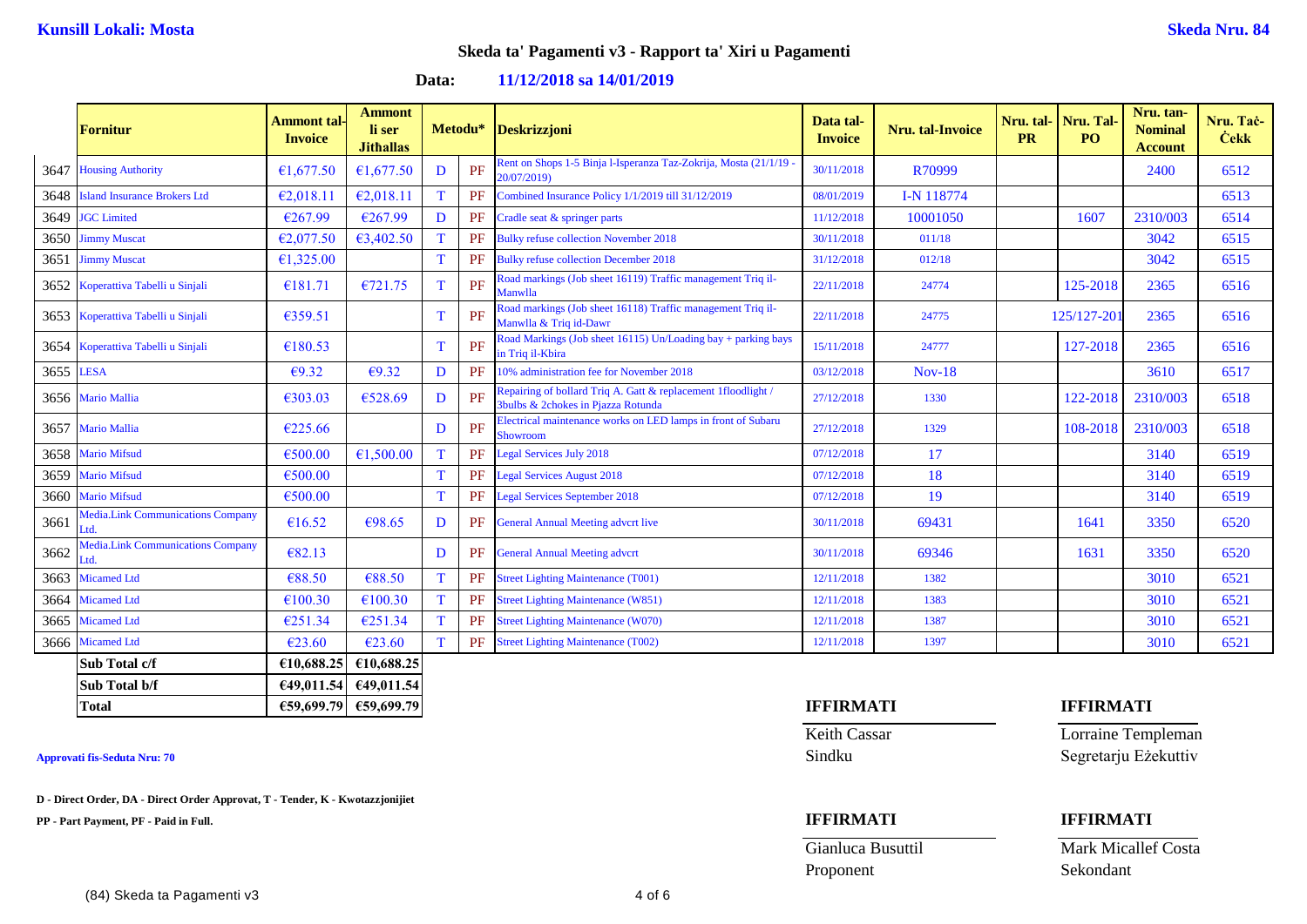### **Data: 11/12/2018 sa 14/01/2019**

|      | <b>Fornitur</b>    | <b>Ammont tal-</b><br><b>Invoice</b> | <b>Ammont</b><br>li ser<br><b>Jithallas</b> |             |    | Metodu* Deskrizzjoni                      | Data tal-<br><b>Invoice</b> | <b>Nru.</b> tal-Invoice | Nru. tal-<br><b>PR</b> | Nru. Tal-<br>P <sub>O</sub> | Nru. tan-<br><b>Nominal</b><br><b>Account</b> | Nru. Tač-<br><b>Cekk</b> |
|------|--------------------|--------------------------------------|---------------------------------------------|-------------|----|-------------------------------------------|-----------------------------|-------------------------|------------------------|-----------------------------|-----------------------------------------------|--------------------------|
|      | 3667 Micamed Ltd   | €82.60                               | €82.60                                      | T           | PF | <b>Street Lighting Maintenance (W068)</b> | 12/11/2018                  | 1400                    |                        |                             | 3010                                          | 6521                     |
|      | 3668 Micamed Ltd   | €100.30                              | €100.30                                     | T           | PF | <b>Street Lighting Maintenance (W067)</b> | 12/11/2018                  | 1401                    |                        |                             | 3010                                          | 6521                     |
|      | 3669 Micamed Ltd   | €23.60                               | €23.60                                      | T           | PF | <b>Street Lighting Maintenance (W346)</b> | 19/11/2018                  | 1415                    |                        |                             | 3010                                          | 6521                     |
|      | 3670 Micamed Ltd   | €23.60                               | €23.60                                      | T           | PF | <b>Street Lighting Maintenance (W491)</b> | 27/11/2018                  | 1436                    |                        |                             | 3010                                          | 6521                     |
| 3671 | <b>Micamed Ltd</b> | €23.60                               | €23.60                                      | T           | PF | <b>Street Lighting Maintenance (W245)</b> | 27/11/2018                  | 1437                    |                        |                             | 3010                                          | 6521                     |
| 3672 | <b>Micamed Ltd</b> | € $82.60$                            | €82.60                                      | $\mathbf T$ | PF | <b>Street Lighting Maintenance (W727)</b> | 27/11/2018                  | 1440                    |                        |                             | 3010                                          | 6521                     |
| 3673 | <b>Micamed Ltd</b> | €53.10                               | €53.10                                      | $\mathbf T$ | PF | <b>Street Lighting Maintenance (W510)</b> | 27/11/2018                  | 1443                    |                        |                             | 3010                                          | 6521                     |
|      | 3674 Micamed Ltd   | €88.50                               | €88.50                                      | T           | PF | <b>Street Lighting Maintenance (S103)</b> | 28/11/2018                  | 1473                    |                        |                             | 3010                                          | 6521                     |
|      | 3675 Micamed Ltd   | €23.60                               | €23.60                                      | T           | PF | <b>Street Lighting Maintenance (W346)</b> | 28/11/2018                  | 1487                    |                        |                             | 3010                                          | 6521                     |
|      | 3676 Micamed Ltd   | € $82.60$                            | €82.60                                      | T           | PF | <b>Street Lighting Maintenance (W035)</b> | 28/11/2018                  | 1489                    |                        |                             | 3010                                          | 6521                     |
| 3677 | <b>Micamed Ltd</b> | €23.60                               | €23.60                                      | T           | PF | <b>Street Lighting Maintenance (W510)</b> | 28/11/2018                  | 1491                    |                        |                             | 3010                                          | 6521                     |
|      | 3678 Micamed Ltd   | €94.40                               | €94.40                                      | T           | PF | <b>Street Lighting Maintenance (W366)</b> | 28/11/2018                  | 1495                    |                        |                             | 3010                                          | 6521                     |
| 3679 | <b>Micamed Ltd</b> | €33.04                               | €33.04                                      | T           | PF | <b>Street Lighting Maintenance (W035)</b> | 29/11/2018                  | 1520                    |                        |                             | 3010                                          | 6521                     |
|      | 3680 Micamed Ltd   | €100.30                              | €100.30                                     | $\mathbf T$ | PF | <b>Street Lighting Maintenance (L356)</b> | 29/11/2018                  | 1522                    |                        |                             | 3010                                          | 6521                     |
| 3681 | <b>Micamed Ltd</b> | €100.30                              | €100.30                                     | $\mathbf T$ | PF | <b>Street Lighting Maintenance (W569)</b> | 29/11/2018                  | 1525                    |                        |                             | 3010                                          | 6521                     |
| 3682 | <b>Micamed Ltd</b> | €70.80                               | €70.80                                      | T           | PF | <b>Street Lighting Maintenance (W368)</b> | 29/11/2018                  | 1526                    |                        |                             | 3010                                          | 6521                     |
|      | 3683 Micamed Ltd   | €94.40                               | €94.40                                      | $\mathbf T$ | PF | <b>Street Lighting Maintenance (W093)</b> | 29/11/2018                  | 1534                    |                        |                             | 3010                                          | 6521                     |
|      | 3684 Micamed Ltd   | $\epsilon$ <sub>0.00</sub>           | $\epsilon$ <sub>0.00</sub>                  | T           | PF | <b>Street Lighting Maintenance (W747)</b> | 29/11/2018                  | 1551                    |                        |                             | 3010                                          | 6521                     |
|      | 3685 Micamed Ltd   | €206.50                              | €206.50                                     | T           | PF | <b>Street Lighting Maintenance (W593)</b> | 29/11/2018                  | 1585                    |                        |                             | 3010                                          | 6521                     |
|      | 3686 Micamed Ltd   | $\epsilon$ 23.60                     | €23.60                                      | T           | PF | <b>Street Lighting Maintenance (W868)</b> | 29/11/2018                  | 1587                    |                        |                             | 3010                                          | 6521                     |
| 3687 | <b>Micamed Ltd</b> | €206.50                              | €206.50                                     | T           | PF | <b>Street Lighting Maintenance (W500)</b> | 29/11/2018                  | 1593                    |                        |                             | 3010                                          | 6521                     |
|      | Sub Total c/f      | €1,537.54                            | €1,537.54                                   |             |    |                                           |                             |                         |                        |                             |                                               |                          |
|      | Sub Total b/f      | €59,699.79                           | €59,699.79                                  |             |    |                                           |                             |                         |                        |                             |                                               |                          |

**D - Direct Order, DA - Direct Order Approvat, T - Tender, K - Kwotazzjonijiet**

**PP - Part Payment, PF - Paid in Full. IFFIRMATI IFFIRMATI**

# **Total €61,237.33 €61,237.33 IFFIRMATI IFFIRMATI**

Proponent Sekondant

Keith Cassar **Lorraine Templeman Approvati fis-Seduta Nru: 70** Sindku Segretarju Eżekuttiv